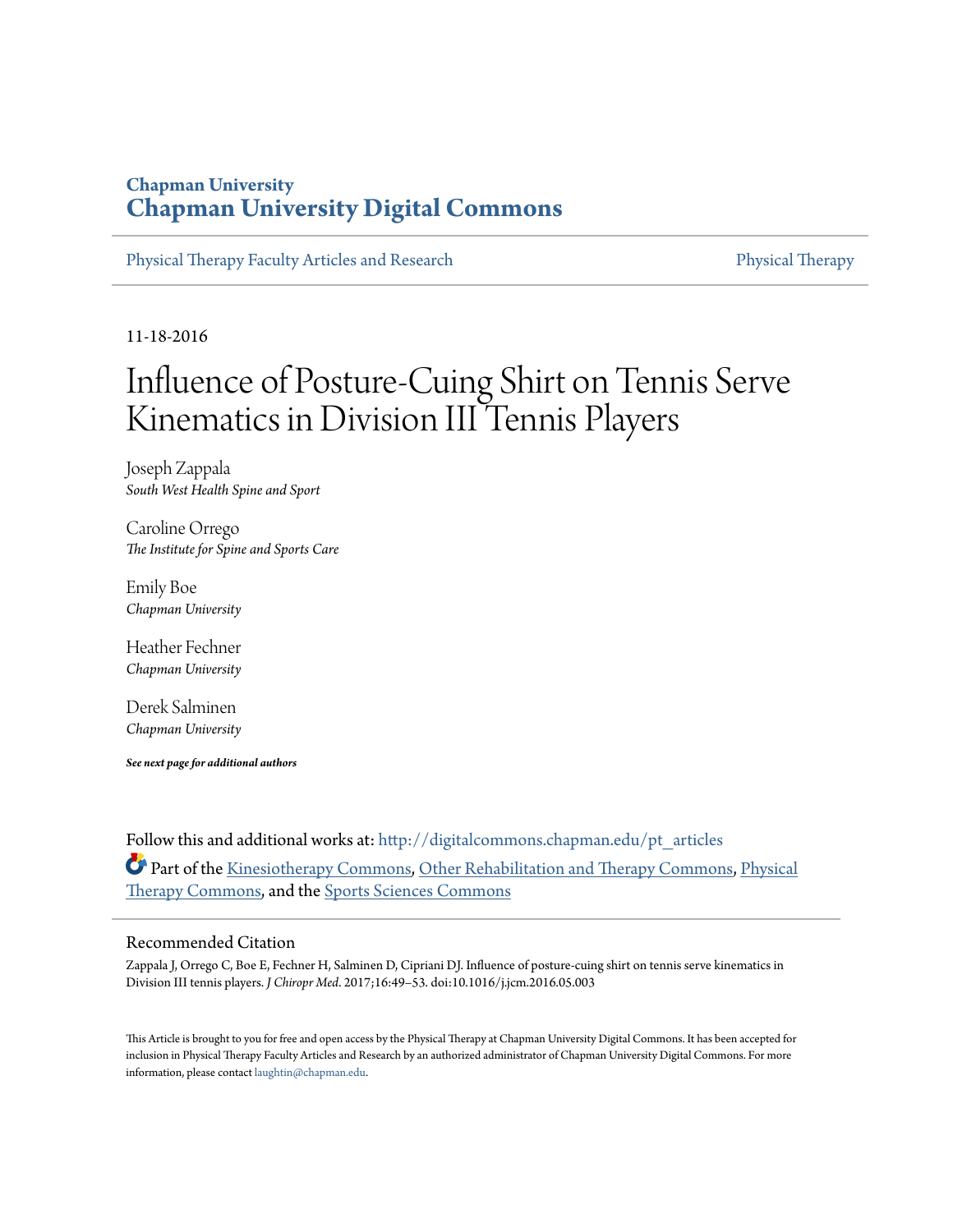# Influence of Posture-Cuing Shirt on Tennis Serve Kinematics in Division III Tennis Players

## **Comments**

NOTICE: this is the author's version of a work that was accepted for publication in *Journal of Chiropractic Medicine*. Changes resulting from the publishing process, such as peer review, editing, corrections, structural formatting, and other quality control mechanisms may not be reflected in this document. Changes may have been made to this work since it was submitted for publication. A definitive version was subsequently published in *Journal of Chiropractic Medicine*, volume 16, in 2017. [DOI: 10.1016/j.jcm.2016.05.003](http://dx.doi.org/10.1016/j.jcm.2016.05.003)

The Creative Commons license below applies only to this version of the article.

## **Creative Commons License**  $\bigcirc$   $\circ$

This work is licensed under a [Creative Commons Attribution-Noncommercial-No Derivative Works 4.0](http://creativecommons.org/licenses/by-nc-nd/4.0/) [License.](http://creativecommons.org/licenses/by-nc-nd/4.0/)

## **Copyright**

Elsevier

## **Authors**

Joseph Zappala, Caroline Orrego, Emily Boe, Heather Fechner, Derek Salminen, and Daniel Cipriani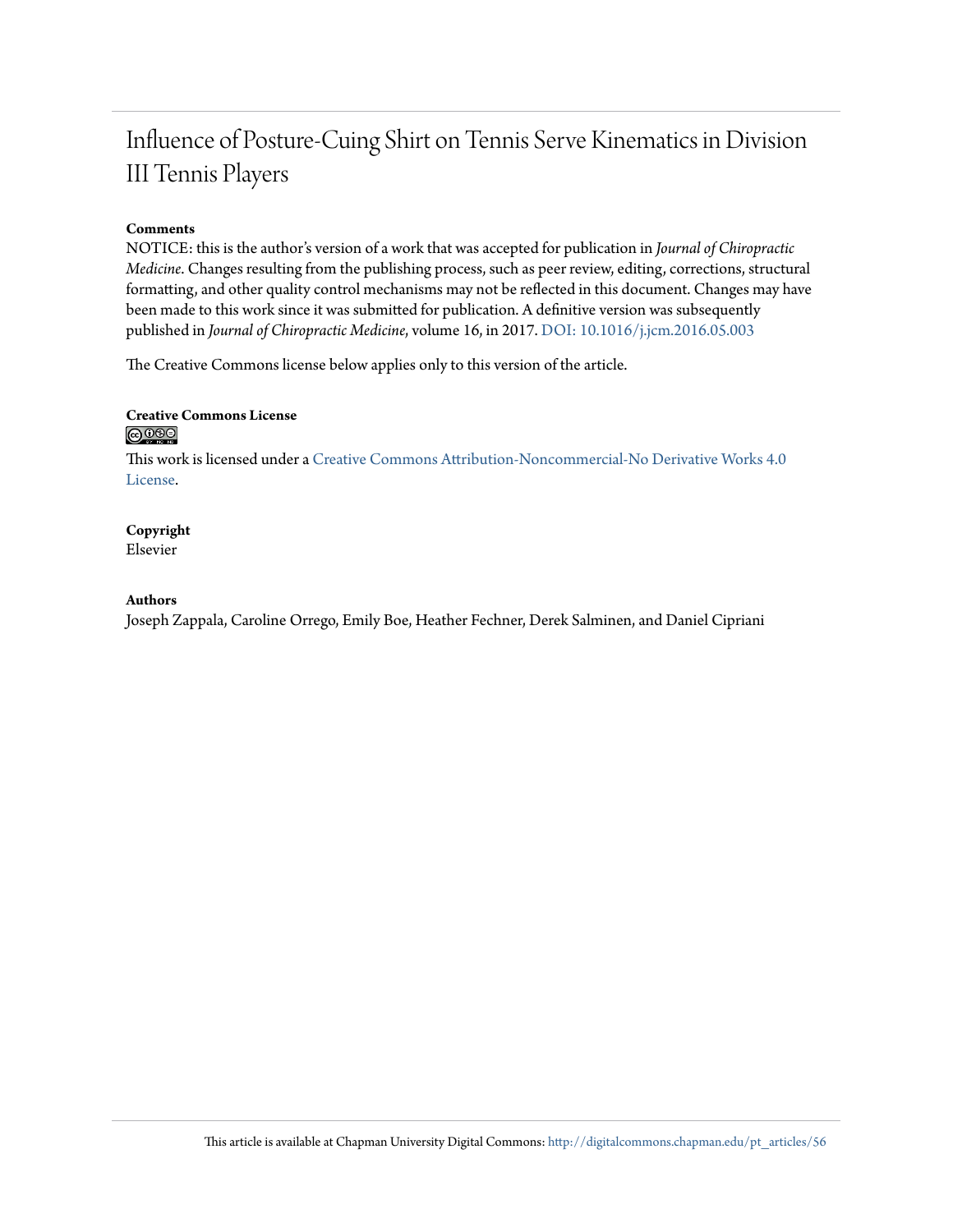#### **Influence of a posture-cuing shirt on tennis serve kinematics in Division III tennis players.**

#### Abstract (word count = 237)

**Objective**: Injuries to the shoulder complex are common in overhead athletes, often related to kinematics of the shoulder complex. This study evaluated the influence of a posture-cuing shirt on internal rotation velocity of the shoulder during a tennis swing and to determine this influence on shoulder external rotation position. **Methods:** Nine healthy competitive college tennis players from a Division III college participated in this study. High speed motion capture allowed for 3-D analysis of shoulder kinematics during a tennis serve. Two conditions were evaluated while the athletes performed a high velocity tennis serve: standard tennis shirt and a posture-cuing shirt. **Results:** Shoulder internal rotation velocity increased when wearing the PC shirt. Peak internal rotation velocity increased from 960.61 degrees/second + 93.24 degrees/second to 1217.96 degrees/second + 155.01 degrees/second (t = -1.76, p = 0.058). Internal rotation velocity at the time of impact increased from 765.18 degrees/second + 95.48 degrees/second) to 900.54 degrees/second + 105.33 degrees/second) (t = -1.50, p = 0.086). Shoulder maximum external rotation did not differ between the two conditions, at 172.00 degrees + 2.92 degrees and 170.89 degrees + 3.70 degrees (t = 0.325, p = 0.754). **Conclusions:** Wearing a posture-cuing shirt has the potential to alter shoulder kinematics during an overhead sport activity such as tennis. Internal rotation velocity improved while wearing this shirt, while shoulder external rotation position did not change. It is not known if these improvements can influence injury risk.

The anatomy of the shoulder joint presents unique problems for overhead athletes, such as tennis players, baseball pitchers and volleyball players. The effective and efficient function of the shoulder complex requires the coordinated movements of the scapula, clavicle, and glenohumeral joint.<sup>1</sup> Instability of the glenohumeral joint, altered kinematics of scapular motion, and muscle imbalances of the shoulder complex place overhead athletes at increased risk for shoulder injury.<sup>2-5</sup> These functions have been associated with injury risk and/or dysfunction specific to the glenohumeral joint, which is dependent on proper scapular motion during upper extremity activities.  $5-7$ 

With tennis in particular, the tennis serve is considered the most important stroke in this sport and is also considered the most influential on injury occurrence to the shoulder in tennis players.<sup>8,9</sup> The tennis serve involves the coordinated effort of the lower extremities and trunk, and also the integrated motions of the scapula with the humerus.<sup>9</sup> Not surprisingly, shoulder internal and external rotation motions, which are dependent on scapular positioning, are associated with shoulder injury in athletes,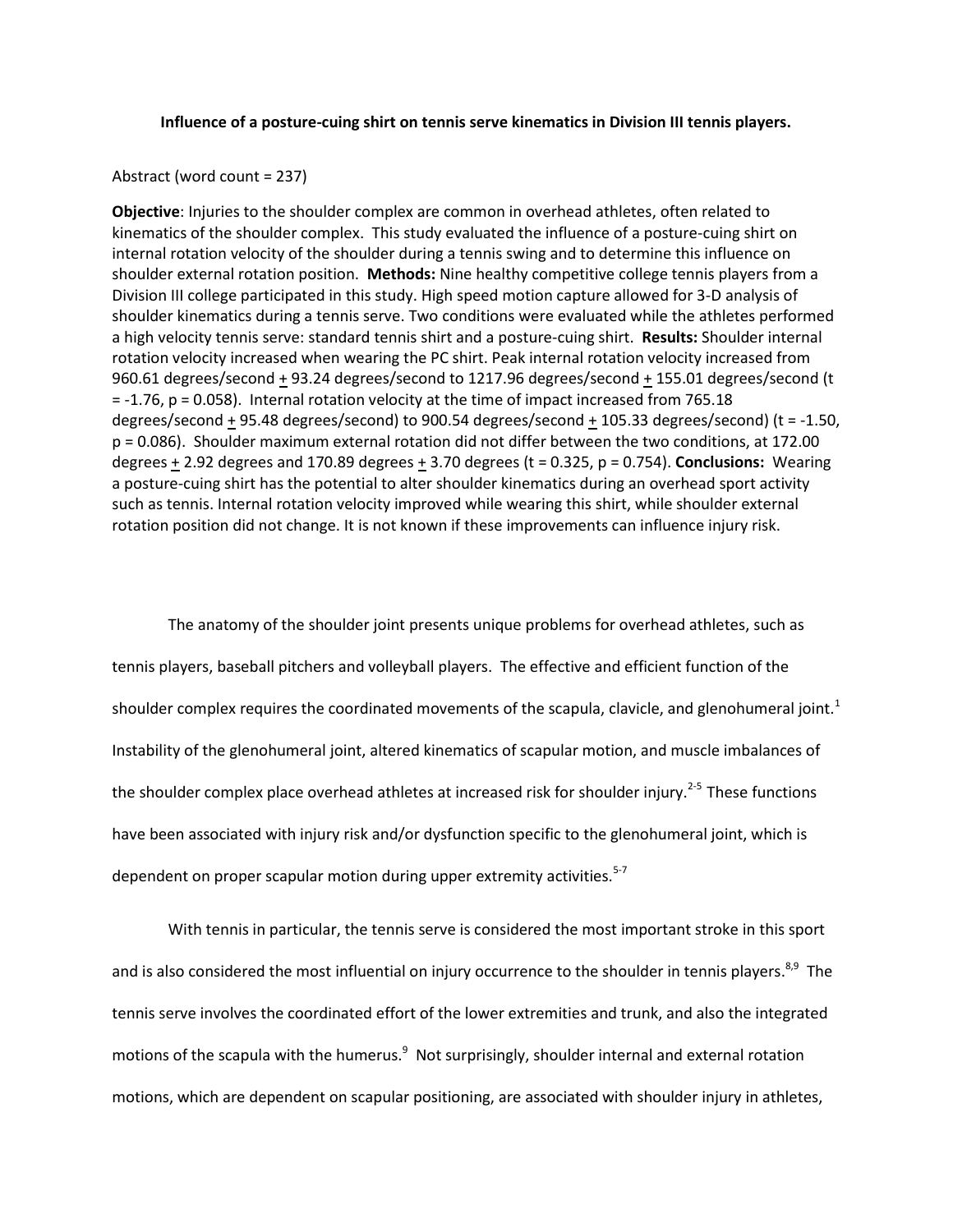including tennis players.<sup>9,10</sup> For instance GIRD (glenohumeral internal rotation deficit), which is defined as the imbalance of shoulder arc of rotation, creating excessive external rotation and a lack of internal rotation ROM, is associated with scapular dyskinesia and subsequent injury to the shoulder of overhead athletes<sup>3,10-12</sup> As noted in prior studies, shoulder internal rotation is directly associated with racquet speed and ball velocity after impact, and shoulder external rotation is associated with shoulder internal rotation function.<sup>8-10</sup> Hence, effective movement of the glenohumeral joint, during the tennis serve, is a critical element to the mechanics of the serve but also critical to minimizing the risk of injury to the shoulder.

 A recent adjunct to shoulder prevention and rehabilitation programs is the addition of kinesiotape. Kinesiotaping has been shown to increase both muscle activation and ROM when used in conjunction with training programs.<sup>13</sup> It has also been shown to improve the resting position of the scapula.<sup>14</sup> Along with improving the starting position of the scapula, Shaheen et al<sup>15</sup>(2013) found that taping increased ROM of scapular retraction, upward rotation, and posterior tilting in asymptomatic patients. Finally, taping has also been shown to increase serratus activation during entire range of scaption (shoulder abduction in the plane of the scapula), as well as facilitate the activation of the lower trapezius.<sup>16</sup> Since normal scapular positioning and ROM have been proven to be important in injury prevention, taping may be a great supplemental treatment for athletes.  $^{13,14,17}$ 

 A unique garment recently introduced to the athletic community is a posture-cuing shirt that attempts to replicate the influence of kinesiotape on upper body posture, including scapular positioning. This shirt is designed to reproduce the kinesiotape influence of the shoulder girdle, particularly the scapula. The shirt is also compressive in nature which is linked to overall improved recovery.<sup>18,19</sup> Limited research exists as to the effectiveness of these posture-cuing shirts on shoulder function. Cole et al<sup>20</sup> found that these types of shirts with tension have improved the postural alignment of the shoulder, decreased forward shoulder posture, and increased activation of the lower trapezius during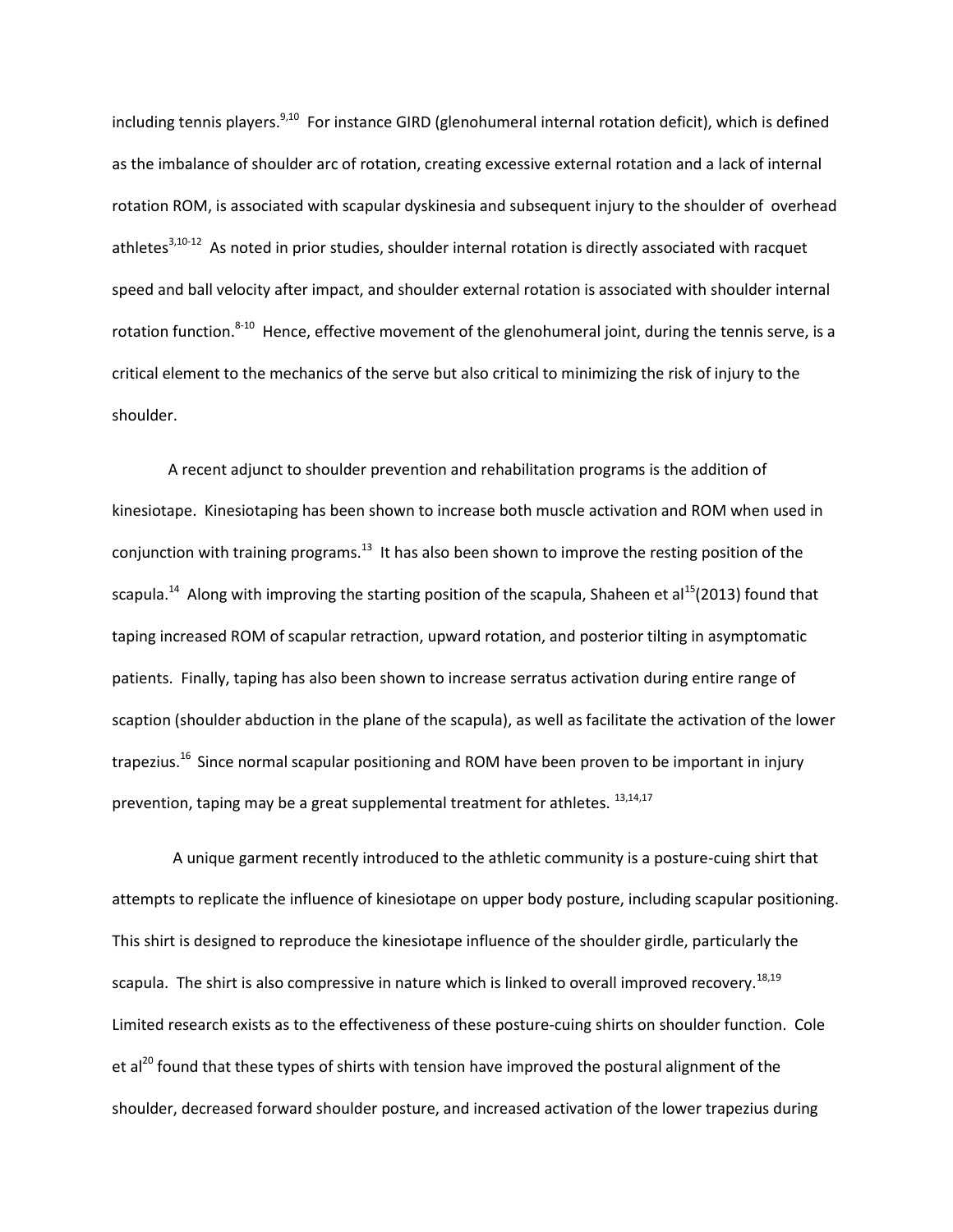scaption and flexion in overhead athletes with forward-head, rounded-shoulder posture. Russell et al<sup>21</sup> (2013) also found that the posture-cuing shirt improved function for pitchers. These studies support the need for more research on such technology, specifically in populations prone to upper extremity injuries.

The purpose of this study was to determine any influence of a compressive posture-cuing shirt on the kinematics of the glenohumeral joint during a tennis serve. This preliminary study attempted to determine if a posture-cuing shirt has any impact on joint kinematics (i.e., joint positioning and joint motion) during an overhead tennis serve, given that prior research on kinesiotape and posture-cuing shirts demonstrated influence on scapular positioning. It was hypothesized that the posture-cuing shirt, reported to influence the scapula and upper torso, would provide a change in joint kinematics of the glenohumeral joint during an overhead tennis serve. We focused on internal rotation velocity, which is associated with ball velocity of a serve, and shoulder external rotation position, which is associated with GIRD and shoulder function.<sup>10</sup>

### **Methods**

Subjects. Subjects were recruited from a Division III University Tennis program. Participants included 4 men ( $X_{\text{age}} = 19.5 \pm 1.3$  years;  $X_{\text{ht}} = 1.78 \text{m} \pm 0.05$ ) and 5 women ( $X_{\text{age}} = 20.0 \pm 0.71$  years;  $X_{\text{ht}} =$ 1.66m  $\pm$  0.04), and all had a minimum of 3 years competitive tennis experience. Participants were healthy with no recent history of upper extremity injuries in the past 6 months. This study was granted exemption status by the University's Institutional Review Board.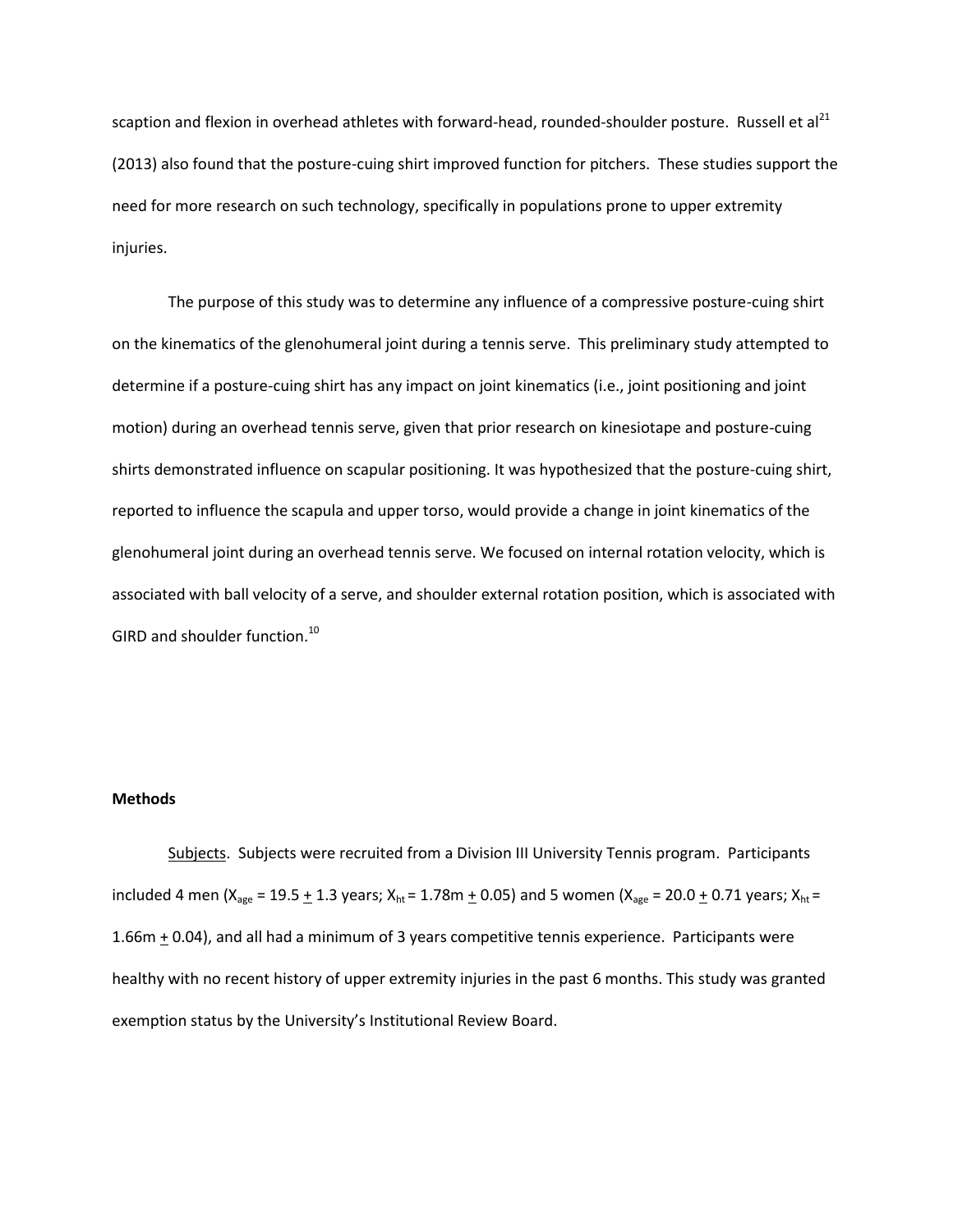Procedures. All subjects completed a standard warm-up as prescribed by the tennis program. The participants then completed two full serves, at game speed effort. One serve (control) was performed while wearing the standard athletic clothing for the participant. A second serve (PC shirt) was performed while wearing the posture-cuing shirt. Order of the conditions was not randomized; all participants performed the control condition first and the PC shirt condition second. Participants were not blinded to the two conditions.

Data were collected using a 3-D motion analysis system. This system included 2 high speed cameras at a rate of 240Hz (EXZR200 cameras, Casio Computers LTD), positioned at approximately orthogonal to the athlete, with 1 camera parallel to the serve line and the 2nd camera positioned at approximately 90 degrees, from an anterior view of the subject. Prior to collecting movement data, the capture field was calibrated using an 8-point DLT (direct linear transformation) object placed in the serve area. The optical data were then digitized using Motus software (Vicon Motus, version 10.0, Vicon, Englewood NY), identifying joint centers for the shoulder, elbow, wrist, hand, and torso, as well as identifying markers in the center of the tennis handgrip and the head of the racquet. The 2D data were first smoothed with FFT (fast fourier transformation) using a 28ms window. In addition, the elbow (6Hz) and wrist (14Hz) were filtered using a Butterworth low-pass filter. The filtered 2D data were then incorporated into a vector system to produce 3D coordinates, using a Butterworth filter at 13Hz. Anatomical references were then created using these 3D filtered coordinates to produce a linkage system to calculate the kinematic data. All kinematic data were calculated using the Zenolink software program (ZenoLink, Endicott NY). The variables of interest focused on joint angular positions and angular velocities of the glenohumeral joint. Specifically, peak internal rotation velocity, peak external rotation position, and internal rotation velocity at the time of impact with the tennis ball, were all estimated.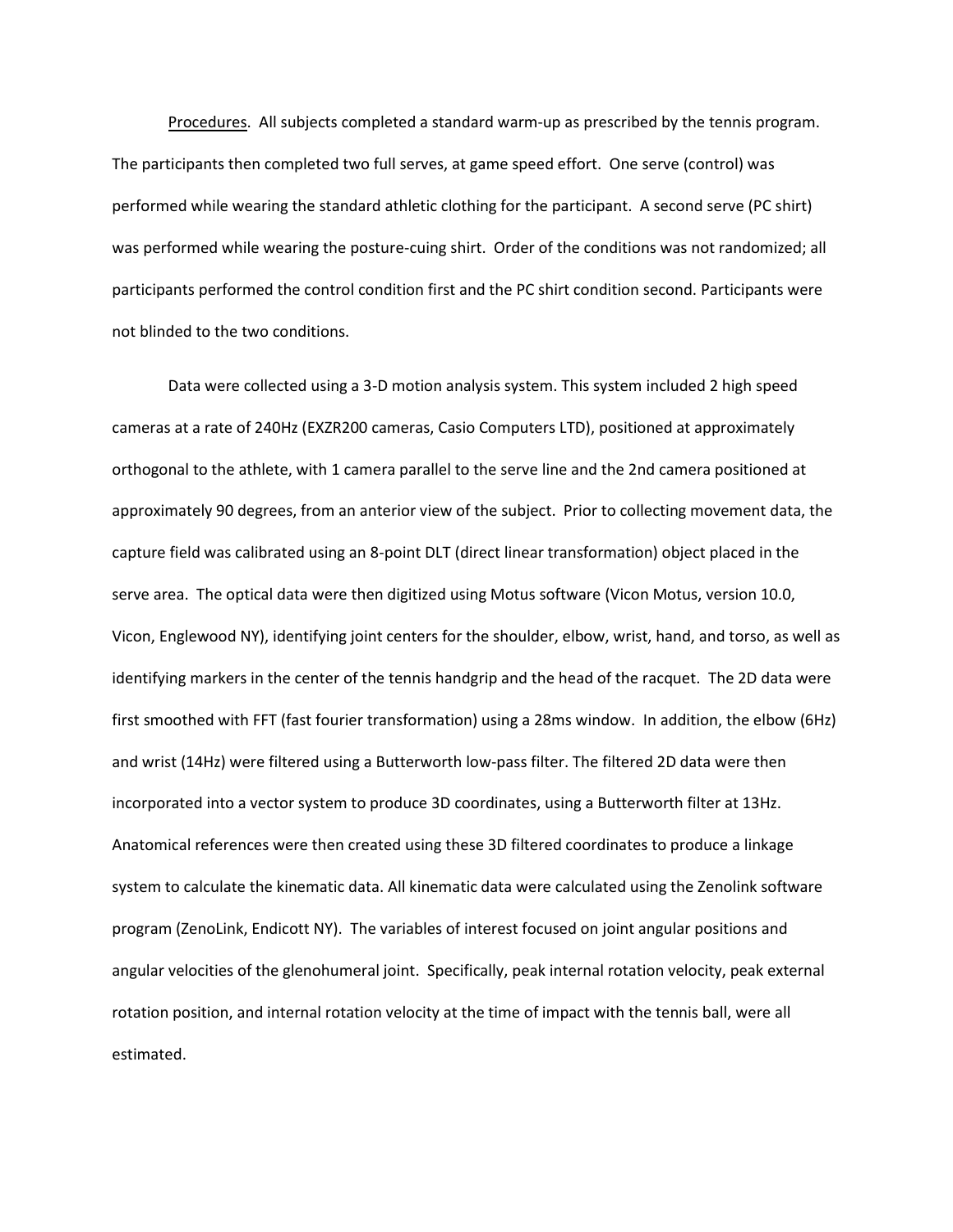Data Analysis. Kinematic data of should positions (peak shoulder external rotation, peak internal rotation velocity, internal rotation velocity at impact) were averaged across the subjects. Paired t-tests were used to determine if differences existed between the control condition and the PC shirt condition. Because this was an exploratory study, a p-value of 0.10 was established a priori in order to identify potentially clinically relevant trends.

### **Results**.

Shoulder internal rotation velocity increased when wearing the PC shirt. Peak internal rotation velocity increased from 960.61 degrees/second (se = 93.24) to 1217.96 degrees/second (se = 155.01),  $t =$ -1.76, p = 0.058). Internal rotation velocity at the time of impact increased from 765.18 degrees/second (se = 95.48) to 900.54 degrees/second (se = 105.33),  $t = -1.50$ ,  $p = 0.086$ . Shoulder maximum external rotation did not differ between the two conditions, at 172.00 degrees (se = 2.92) and 170.89 degrees (se  $= 3.70$ , t = 0.325, p = 0.754.

## **Discussion.**

The results showed there was a significant increase in both peak internal rotation velocity and internal rotation velocity at the time of impact while wearing the PC shirts. There were no significant changes in maximum shoulder external rotation. In terms of improved performance, we can only speculate that the improved shoulder internal rotation velocity might result in improved ball velocity after contact with the racquet; we did not measure ball velocity in this study. However prior research by Sprigings et al (1994) demonstrated that racquet-head speed was most dependent on shoulder internal rotation velocity.<sup>10</sup> Our results are fairly consistent with prior research in terms of peak internal rotation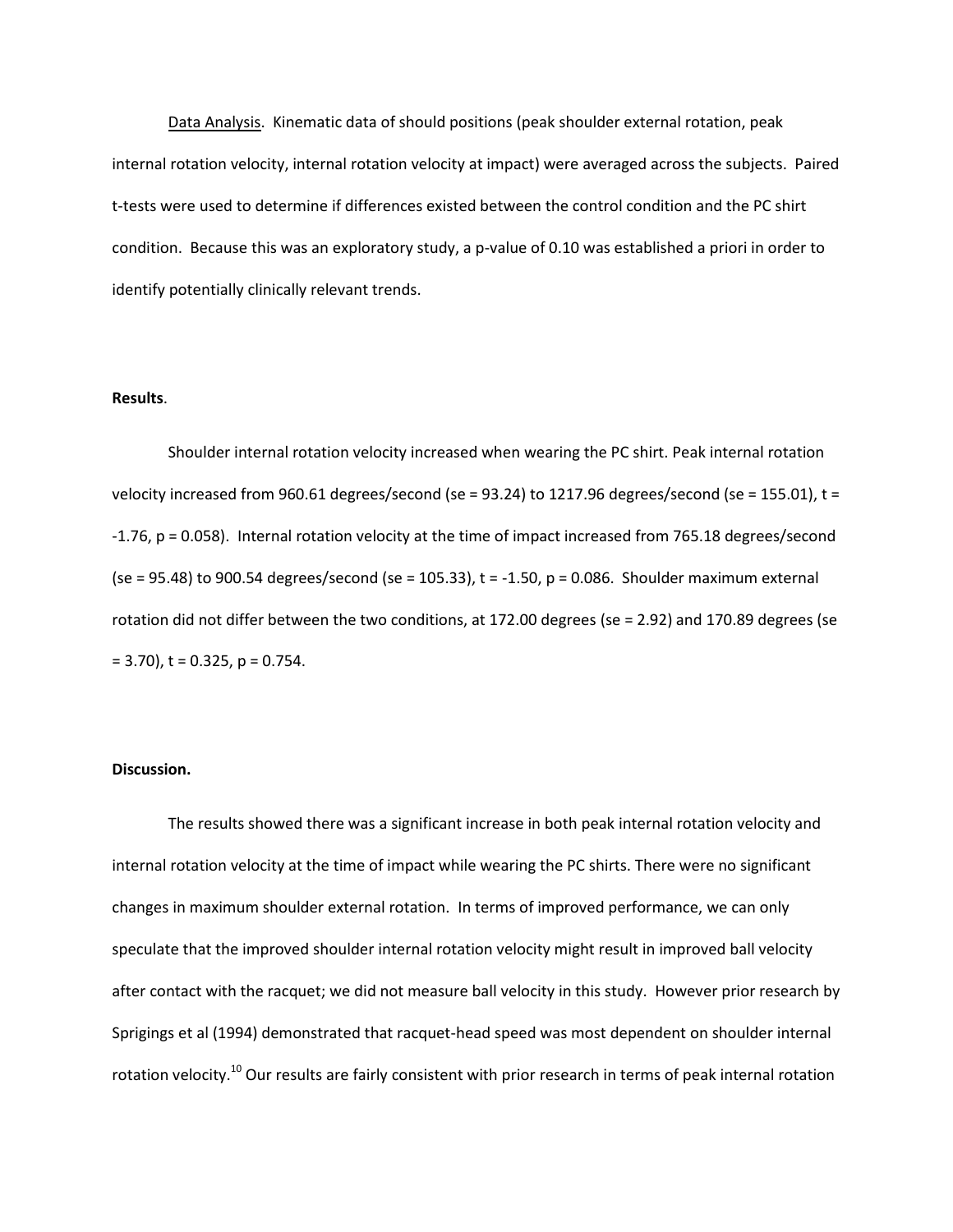velocity, with values ranging from 620 degrees/second in trained tennis players to 1370 degrees/second in professional female tennis players.<sup>22,23</sup> However, the magnitude of external rotation position in our study exceeds that of other researchers  $(115 - 140$  degrees).<sup>22,24</sup>

The changes in internal rotation speed may be attributed to changes in scapular positioning while wearing the PC shirts given the reported influence of a posture-cuing shirt on scapular and torso posture, as well as the influence of Kinesiotaping on scapular motion.<sup>1,14,16,20</sup> However, this is only conjecture as we did not study the scapular motion and base this assumption on prior research. Ujino et al. (2013) hypothesized that "KT (kinesiotape) may have placed the scapula more posterior which may increase activation of shoulder musculature. $^{n14, 16}$  PC shirts were shown to provide similar influence, as noted by Cole et al (2014).<sup>20</sup> They observed that "Tension straps on postural cueing shirts decrease forward shoulder angle and alters some muscle activity" resulting in a decrease in upper trapezius and an increase in lower trapezius muscle activity during shoulder flexion while wearing a PC shirt. These improvements in scapular motion, either with KT or PC, are attributed to improved function of the glenohumeral joint during overhead motions.<sup>14,16,20</sup> We observed improved speed of the glenohumeral joint while the athletes wore the PC shirt, yet we did not observe any changes in glenohumeral external rotation. If the PC shirt did in fact influence scapular positioning, we suspect this would improve internal rotation speed, but we also would suspect a change in shoulder external rotation, which we did not observe. And, because we did not evaluate scapular position in our particular study, any explanation for the improvement in glenohumeral internal rotation speed is speculative.

The PC shirts may also increase the tactile input, influencing the time to activate the muscles of the scapula stabilizers to maintain a stable base for the humeral internal rotators to function. KT has been shown to "provide additional sensory feedback ... pressure and stretching effect of KT stimulates cutaneous mechanoreceptors which conveys information about joint position and movement therefore enhancing proprioception".<sup>13</sup> Cole et al. (2014) also hypothesized that PC shirts would have the same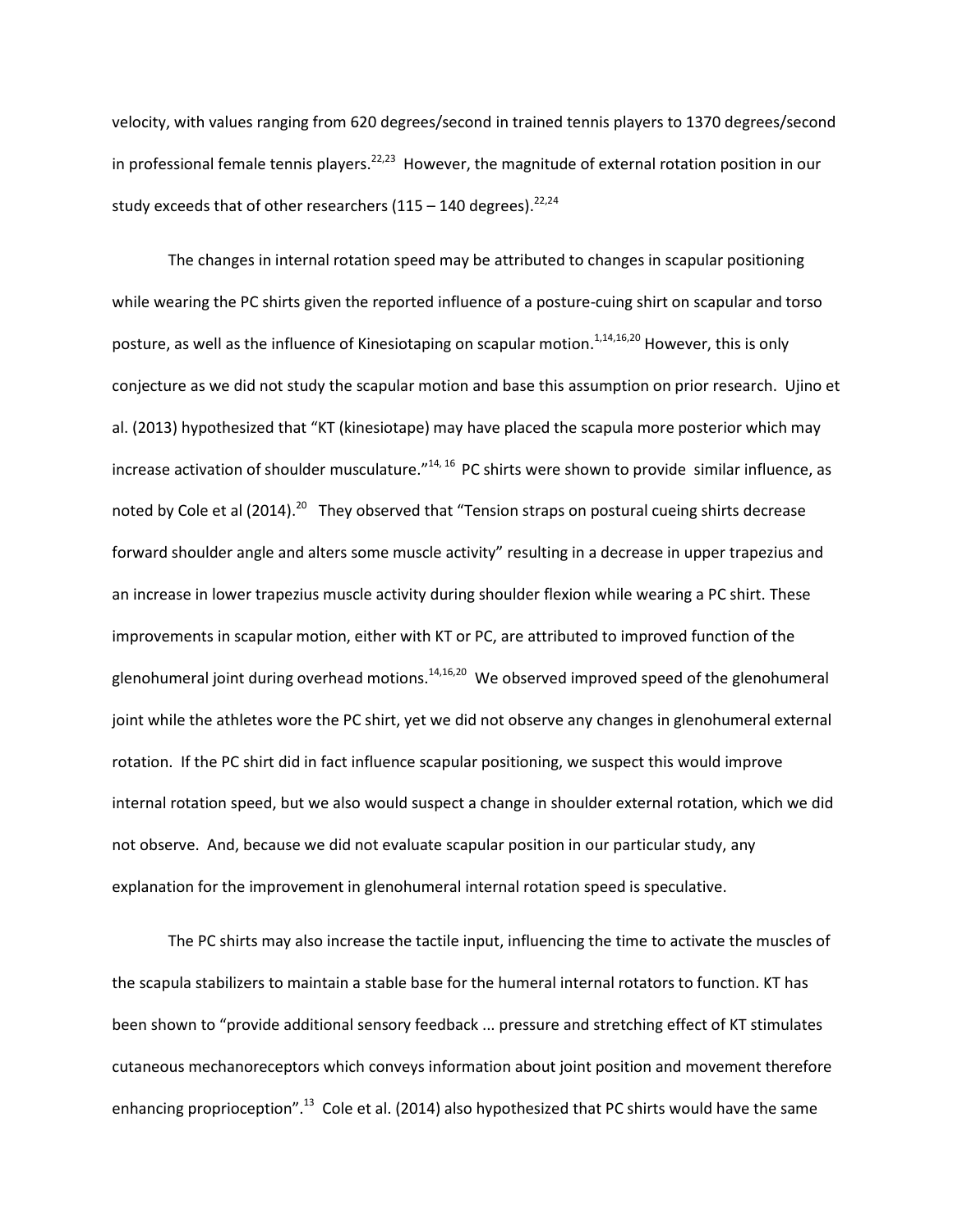effect as KT, "slight EMG changes in both conditions (compression shirts with or without tension straps) might suggest an effect on joint alignment due to enhanced proprioception and proprioceptive feedback."<sup>20</sup> We can only postulate that the posture-cuing shirt might have influenced muscle activation, which may have contributed to the changes in internal rotation velocity of the shoulder. However, just as with scapular positioning, we did not assess muscle activity in this current study and thus this relationship is speculative.

Some additional limitations to this study are the small number of subjects due to the specific inclusion criteria. Subjects only completed one serve in each condition leading to possible error; more trials would decrease the amount of error and increase the validity and reliability of the results. The motion capture system employed in this study has proven reliability in previous dynamic studies; however we did not directly measure the error in this study.<sup>23</sup> The subjects were also not randomized as to which condition they performed first; all subjects performed first with normal clothing then with the PC shirt. The lack of randomization could have led to an order effect or even a placebo effect due to the athletes' expectations of the PC shirts. Also starting scapular position was not measured so the cause for the change in velocity can only be theorized. Future research should address long term effects of PC shirts. A longitudinal study should address strength, starting alignment, and ROM. Long term changes in any of these categories can give us a better insight into functional changes like velocity while wearing PC shirts. In addition, it will be important to study the influence of PC shirts on scapular kinematics, in order to better appreciate any possible relationship between glenohumeral motion and scapular motion, while wearing a PC shirt. Finally, given the demonstrated influences of KT on scapular and shoulder kinematics, a comparison study between PC and KT on overhead kinematic activities such as the tennis serve, are highly warranted.

#### **Conclusion**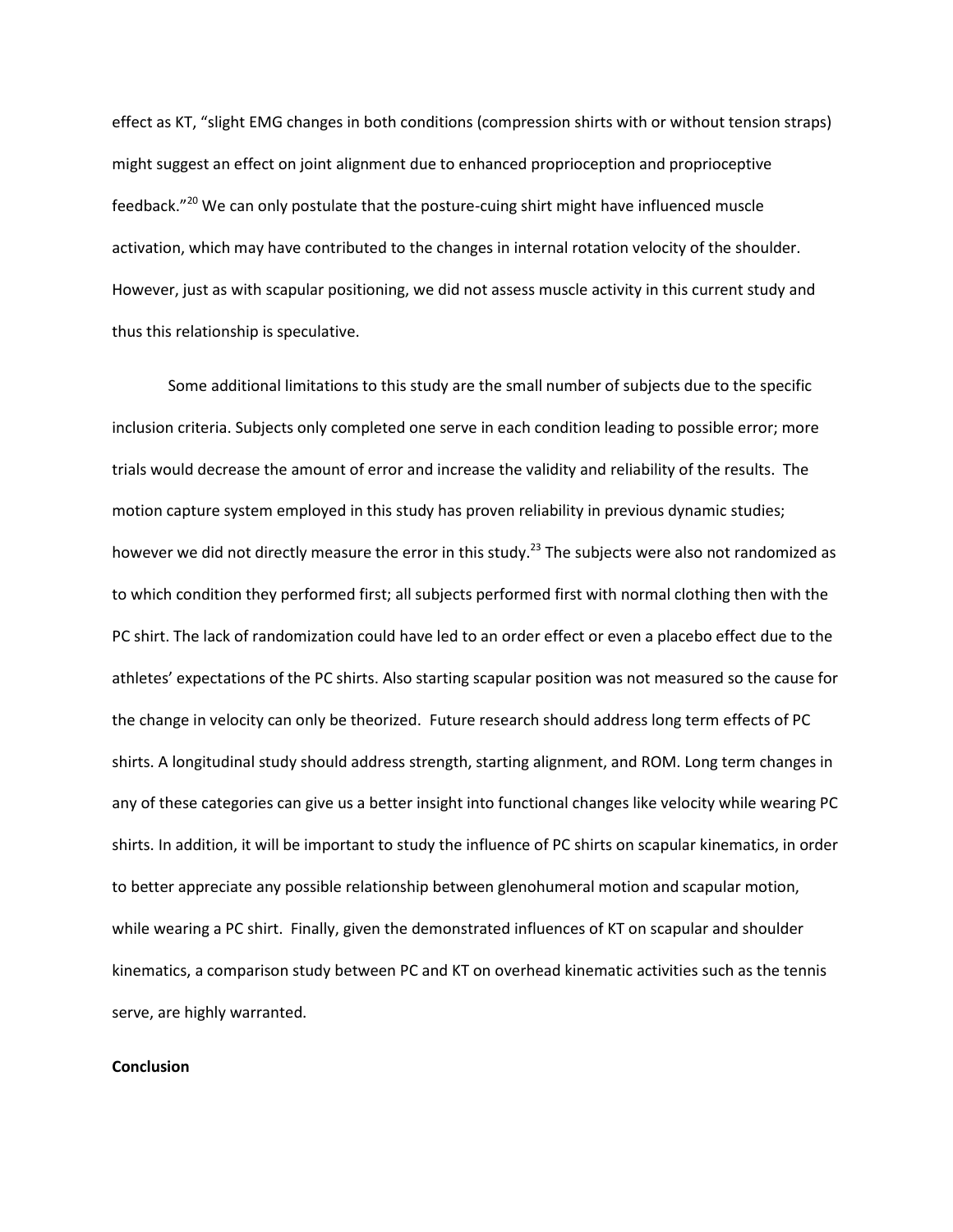This study provides preliminary findings that suggest a posture-cuing shirt might provide influence on glenohumeral joint motion during overhead activities such as a tennis serve. Specifically, a change in relative internal rotation velocity of the shoulder was observed when athletes wore a posturecuing shirt. Whether this is a result of a change in glenohumeral joint positioning, scapular motion, or muscle activation is subject for future research.

## References

- 1. Neumann D. Kinesiology of the Musculoskeletal System Foundations for Rehabilitation. 2nd ed. St. Louis, MO; 2010.
- 2. Alexander M. Overhead throwing mechanics and injuries. Clin Rev Phys Rehabil Med 1994;6(3):291-315
- 3. Borich M, Bright J, Lorello D, Cierminski C, Buisman T, Ludewig P. Scapular angular positioning at end range internal rotation in cases of glenohumeral internal rotation deficit. J Orthop Sports Phys Ther 2006;36(12):926-934
- 4. Wang C, McClure P, Pratt N, Nobilini R. Stretching and strengthening exercises: their effect on three-dimensional scapular kinematics. Arch Phys Med Rehabil 1990;80:923- 929
- 5. Van der Hoeven H, Kibler W. Shoulder injuries in tennis players. Br J Sports Med 2006;40:435-440
- 6. Edmonds E, Dengerink D. Common conditions in the overhead athlete. Am Fam Physician 2014;89(7);537-541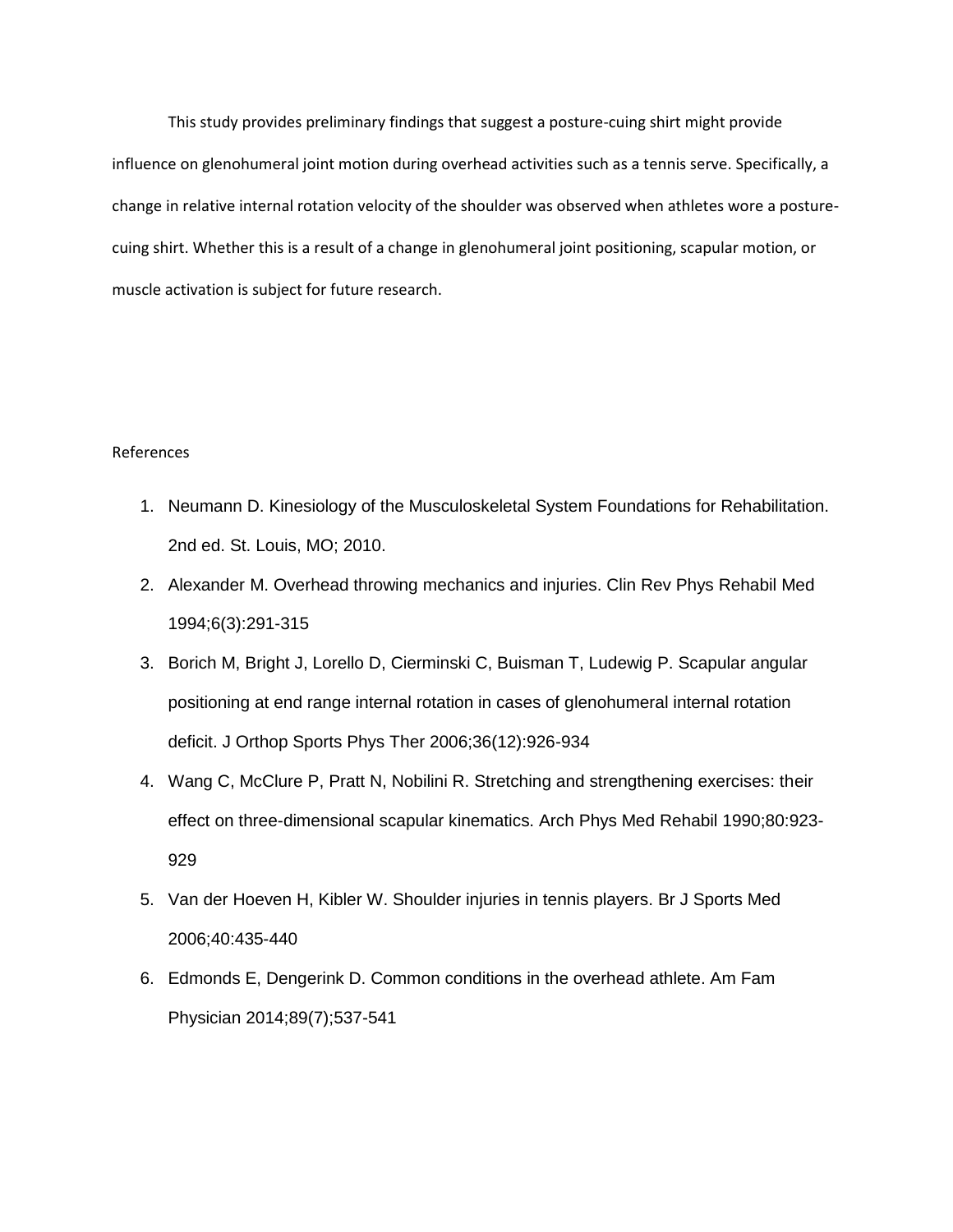- 7. Kibler W, Ludewig P, McClure P, Michener L, Bak K, Sciascia A. Clinical implications of scapular dyskinesis in shoulder injury: the 2013 consensus statement from the 'scapular summit'. Br J Sports Med 2013;47:877-885
- 8. Reid M, Elilott B, Alderson J. Shoulder joint loading in the high performance flat and kick tennis serves. Br J Sports Med (2007); 41: 884-889.
- 9. Whiteside D, Elliott B, Lay B, Reid M. The effect of age on discrete kinematics of the elite female tennis serve. J Applied Biomech (2013); 29: 573-582.
- 10. Sprigings E, Marshall R, Elliott B, Jennings L. A three-dimensional kinematic method for determining the effectiveness of arm segment rotations in producing racquet-head speed. J of Biomechanics 1994; 27(3): 245-254
- 11. Struyf F, Nijs J, De Graeve J, Mottram S, Meesusen R. Scapular positioning in overhead athletes with and without shoulder pain: a case-control study. Scand J Med Sci Sports 2011;21:809-818
- 12. Stickley C, Hetzler R, Freemyer B, Kimura I. Isokinetic peak torque ratios and shoulder injury history in adolescent female volleyball athletes. J Athl Training 2008;43(6):571-577
- 13. Williams S, Whatman C, Hume P, Sheerin K. Kinesio taping in treatment and prevention of sports injuries a meta-analysis of the evidence for its effectiveness. Sports Med 2012;42(2):153-164
- 14. Ujino A, Eberman L, Kahanov L, Renner C, Demchak T. The effects of kinesio tape and stretching on shoulder rom. Int J Athl Ther Training 2013;18(2):24-28
- 15. Shaheen A, Villa C, Lee Y, Bull A, Alexander C. Scapular taping alters kinematics in asymptomatic subjects. J Electromyogr Kines 2013;23:326-333
- 16. Hsu Y, Chen W, Wang W, Shih Y. The effects of taping on scapular kinematics and muscle performance in baseball players with shoulder impingement syndrome. J Electromyogr Kines 2009;19:1092-1099